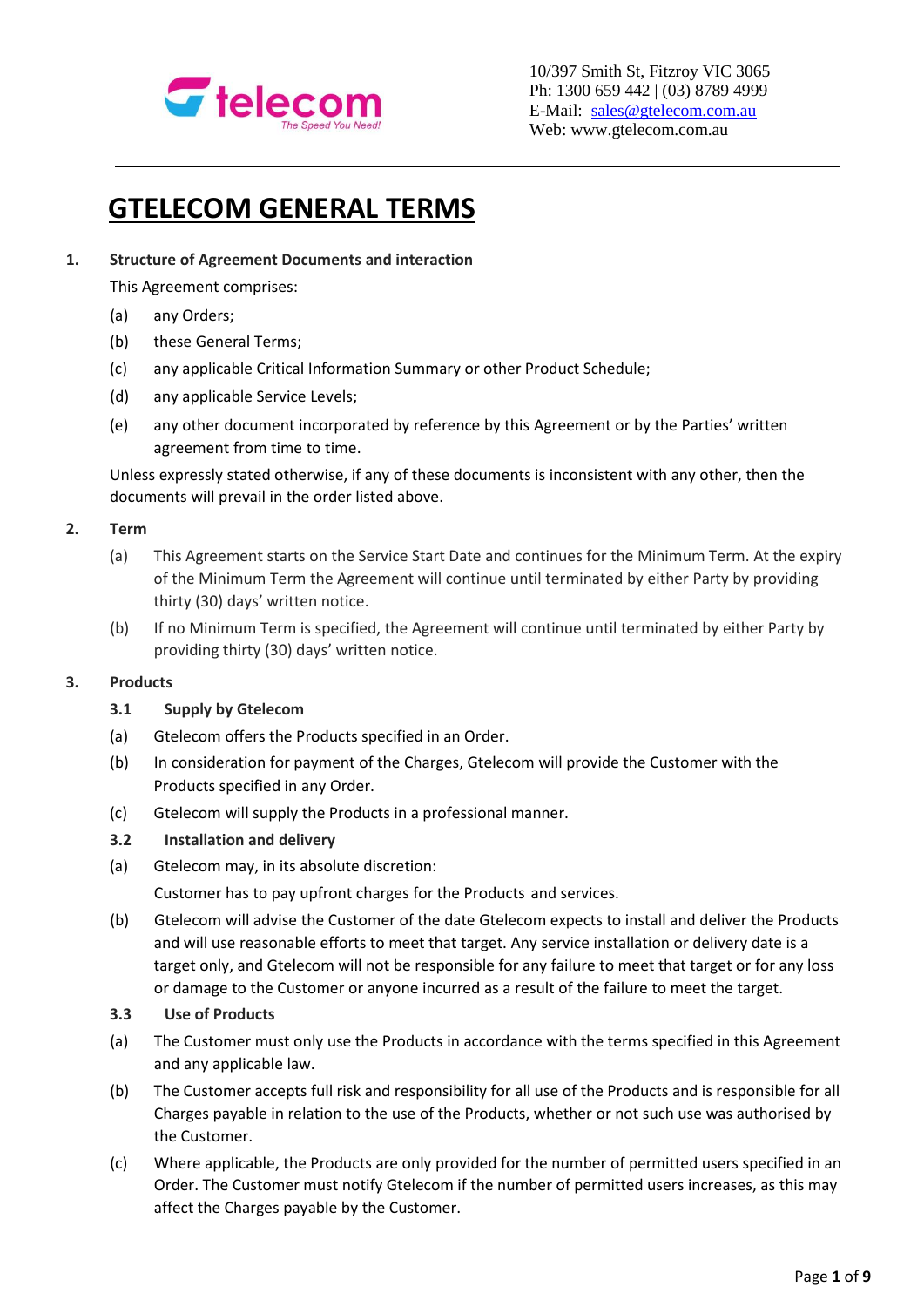

## **3.4 Third Party Providers**

If the Products involve Gtelecom sourcing a license, goods or service from a Third Party Provider:

- (a) third Party terms & conditions (**Third Party Terms**) may apply. The Customer agrees to any Third Party Terms applicable to any Third Party Provider license, goods or service that is used in delivering the Products, and Gtelecom will not be liable for any loss or damage suffered by the Customer in connection with such Third Party Terms; and
- (b) any request by the Customer for support in relation to any license, goods or service sourced by Gtelecom from a Third Party Provider must be directed by the Customer to Gtelecom, including for support regarding performance, functionality, a fault, a defect or for any request for a license upgrade. In such case, Gtelecom will engage with the Third Party Provider and provide any direction relating to the supply of support or upgrade.

#### **3.5 Additional Products**

If the Customer requires additional Products, a new order must be completed and signed by the Parties.

#### **3.6 Variations to Products**

If the Customer requests a variation of any Product it may provide a notice describing the change in character or content requested. Upon receiving such notice, Gtelecom (acting reasonably) must notify the Customer of the terms under which it will agree to any variation, or if it rejects the variation why it is not accepted.

#### **4. Customer's Obligations**

#### **4.1 General Obligations**

The Customer must:

- (a) not use the Products:
	- (i) for any improper or unlawful purpose; or
	- (ii) in any way which damages or interferes with the network or infrastructure of Gtelecom or any of its Suppliers or with the supply of any service to any other customer of Gtelecom;
- (b) provide Gtelecom with all documentation, information and assistance reasonably required by Gtelecom to supply the Products;
- (c) provide Gtelecom with access to:
	- (i) the Customer's premises and the Customer's Users; and
	- (ii) any accounts used by the Customer (including login details and passwords),
	- to the extent reasonably required by Gtelecom to supply the Products;
- (d) exercise all reasonable care and skill in performing its duties and obligations under this Agreement and in all matters act in good faith towards Gtelecom;
- (e) comply, and take reasonable steps to ensure that all of the Customer's Users comply, at all times with any reasonable directions given by Gtelecom from time to time in relation to the use of the Products;
- (f) comply with any operational procedures and technical specifications specified in any Product Schedule, user guide or otherwise provided by Gtelecom or its Supplier;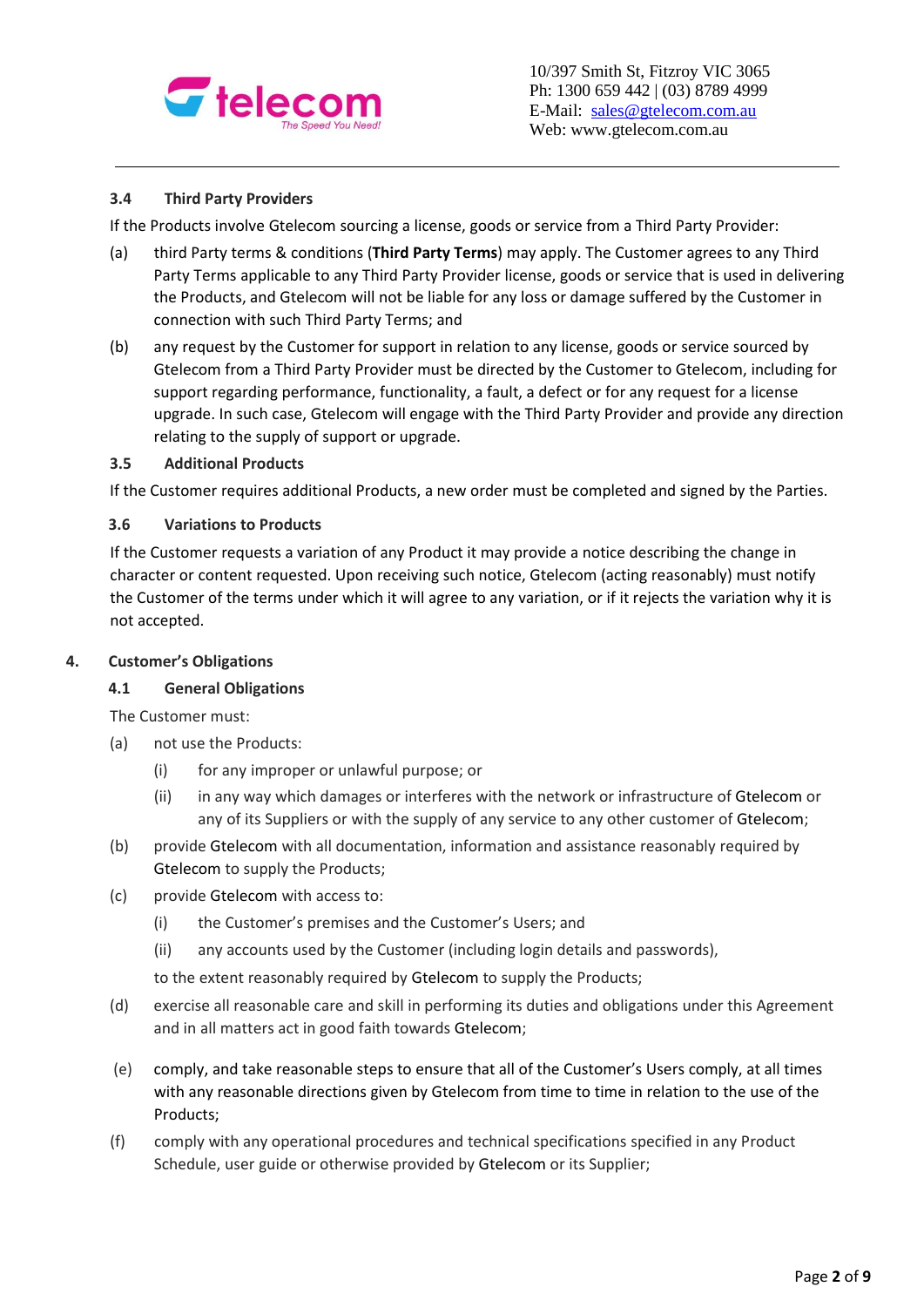

# **4.2 Provision of Information**

The Customer agrees to provide Gtelecom with information relating to the Customer or its Business in connection with the supply of the Products, as reasonably required by Gtelecom from time to time. Information that may be required includes:

- (a) Customer Details;
- (b) information for credit management purposes;
- (c) information to assist Gtelecom or its Supplier in complying with its regulatory obligations; and
- (d) other information reasonably requested by Gtelecom relevant to the interests of maintaining the existing relationship between Gtelecom and the Customer.

## **4.3 Laws and Regulations**

The Customer must:

- (a) comply with all laws, regulations, codes and standards applicable to the supply of the Products; and
- (b) provide any information, assistance and co-operation reasonably requested by Gtelecom to enable Gtelecom to comply with any laws, regulations, codes and standards applicable to the Products.

#### **5. Payment Terms and Fee Review**

### **5.1 Invoice issued to the Customer**

- (a) At the commencement of each calendar month, Gtelecom will issue an invoice to the Customer:
	- (i) in advance, for the Charges for the Products to be supplied in that calendar month; and
	- (ii) for Charges for the Products supplied to the Customer during the previous month or a previous month where the Products have not previously been charged, or if an incorrect fee had previously been rendered.
- (b) The Customer acknowledges that Gtelecom's records of Products supplied are prima facie evidence that the Products were supplied.
- (c) Where the amount of an invoice issued under clause 7.1 is less than the Minimum Commitment, the Customer will pay an amount (the **True Up Amount**) equal to the difference between: (i) the Minimum Commitment; and (ii) the Charges specified in the invoice issued under clause 7.1. Gtelecom will invoice the Customer for the True Up Amount.

#### **5.2 Due Date**

- (a) The Customer must pay Gtelecom the invoiced Charges, within Thirteen (13) days from invoice date (the **Payment Period**). The payment must be by electronic funds transfer to a bank account nominated by Gtelecom , in cleared funds, without set-off or deduction of any taxes, levies, imports, duties, charges (including intermediary bank charges), fees (including merchant fees) or withholdings of any nature.
- (b) If the Customer does not pay all of the invoiced Charges within the Payment Period, then without affecting any other rights under this Agreement, Gtelecom may:
	- (i) Late payment charges applies and the services will be suspended after due date.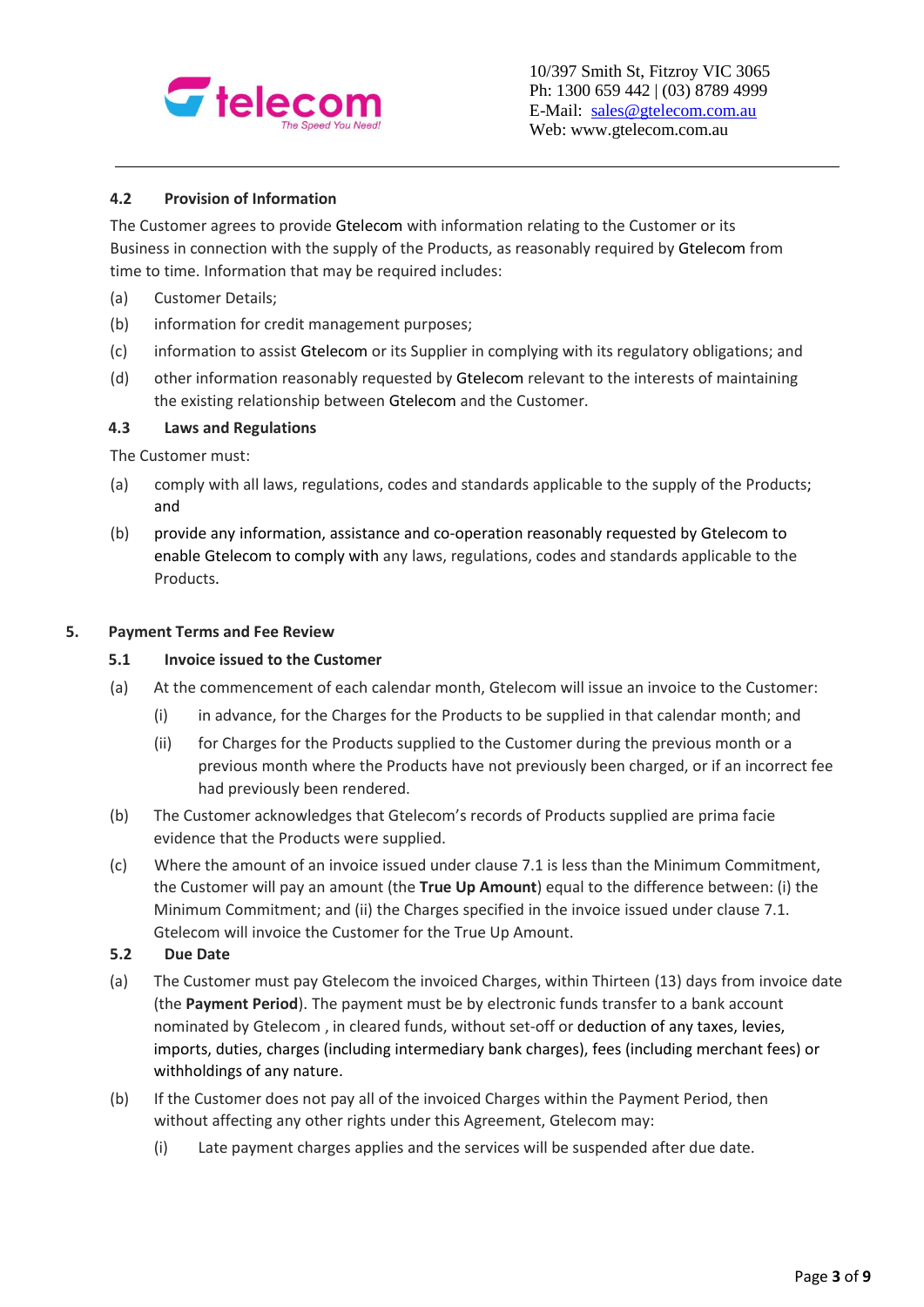

# **5.3 Invoice Errors**

Gtelecom may re-issue any invoice at any time if any error is later discovered

#### **5.4 Taxes**

If any Taxes are payable by the Customer in connection with the Products supplied under this Agreement, the Charges otherwise to be paid is increased by the amount of the Taxes payable, and that amount must be paid in the same manner and at the same time as the payment for Products.

## **6. Confidential Information and Intellectual Property**

## **6.1 Customer's Obligations**

The Customer must:

- (a) keep Gtelecom 's Confidential Information confidential;
- (b) use Gtelecom 's Confidential Information only for the purposes of this Agreement; and
- (c) disclose Gtelecom 's Confidential Information only to those of its employees or agents who have a need to know and who have agreed to keep it confidential.

## **6.2 Gtelecom's Obligations**

Gtelecom must

- (a) keep the Customer's Confidential Information confidential;
- (b) use the Customer's Confidential Information only as permitted by or for the purposes of this Agreement, to comply with obligations imposed on Gtelecom or its Related Bodies Corporate by law and to comply with directions and orders issued by a Regulator; and
- (c) disclose the Customer's Confidential Information only:

to those of its employees, agents or Suppliers and those of its Related Bodies Corporate employees, agents or Suppliers, who have a need to know and who have agreed to keep it confidential and

#### **7. Privacy**

- (a) Each Party must comply with all Privacy Laws.
- (b) The Customer acknowledges that ithe/she has read and understood Gtelecom's Privacy Policy and agrees to be bound by its terms.
- (c) By providing the Customer's and Customer Users' Personal Information to Gtelecom, the Customer acknowledges and consents to the collection, use, storage and disclosure of the Customer's and the Customer's Users' Personal Information for:
	- (i) purposes relating to the supply of the Products to the Customer; and
	- (ii) otherwise in accordance with Gtelecom's Privacy Policy.
- (d) If Gtelecom, in providing the Products under this Agreement, uses or discloses the Customer's or the Customer Users' Personal Information, Gtelecom will:
	- (i) ensure that Personal Information is protected against loss and against unauthorised access, use, modification, disclosure or other misuse;
	- (ii) not use Personal Information other than for the purposes directly related to providing the Products;
	- (i) not disclose Personal Information without the prior written consent of the Customer;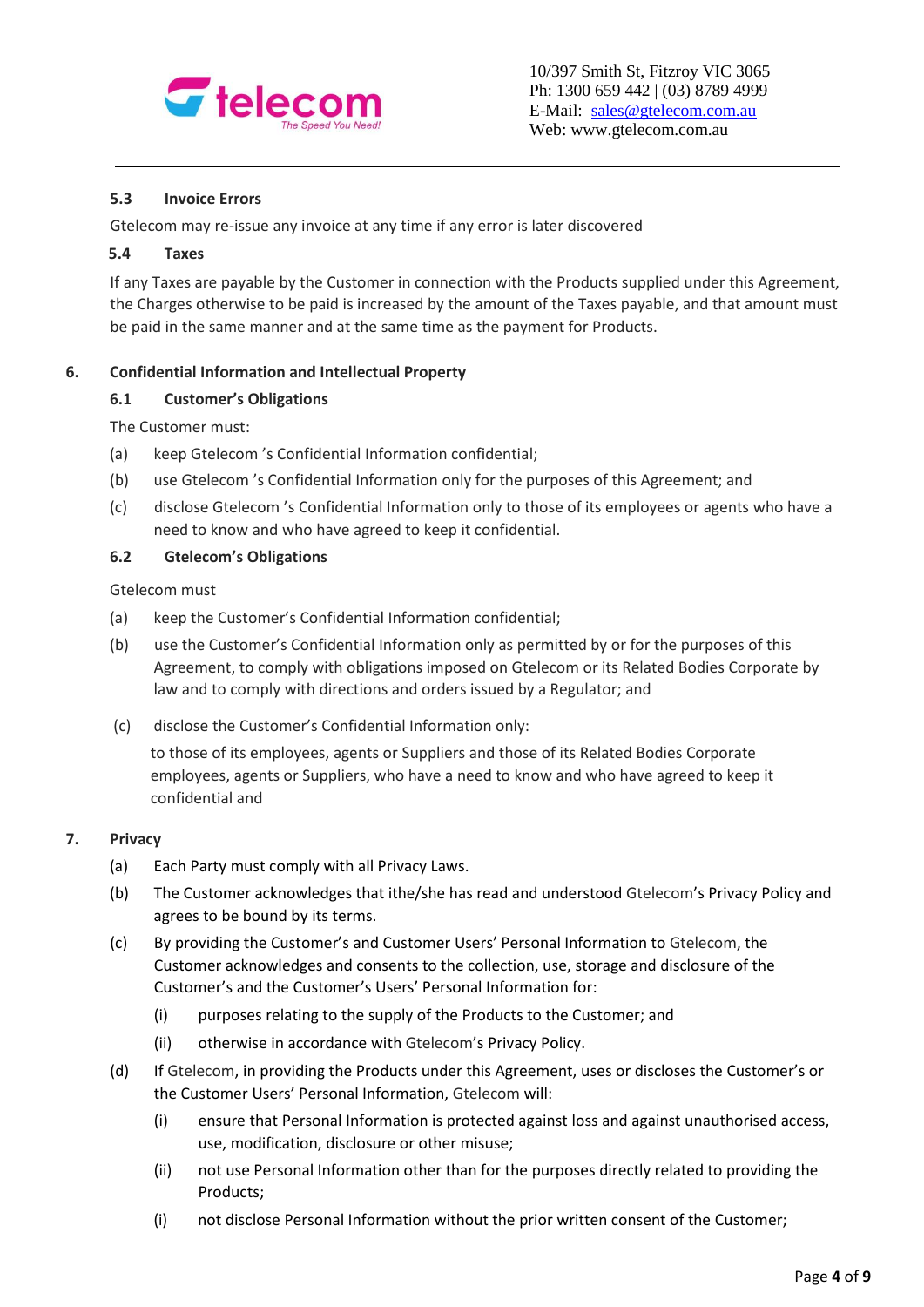

- (ii) ensure that access to Personal Information is restricted to those persons who require access in order to perform their duties under this Agreement;
- $(iii)$   $(iv)$  take such steps as are necessary to reduce any potential harm to individuals caused by a suspected breach or eligible data breach or any other breach of the Privacy Law;
- (vi) ensure that the Customer's prior written consent is obtained prior to any communications being made or issued by Gtelecom to third Parties (including any affected individuals or the OAIC) in respect of any actual or suspected breach or eligible data breach of the Privacy Law; and
- (vii) if requested by the Customer, promptly return or destroy any record, document or file which contains Personal Information in accordance with the Customer's instructions upon expiry or termination of this Agreement.

## **8. Security**

# **8.1 Physical Security and Access**

When involved in the provision of Products that include access to the Customer's premises, facilities or other resources belonging to the Customer, Gtelecom will comply with the Customer's reasonable rules, directions and procedures, including those relating to security or workplace health and safety and data security.

### **8.2 Data Security**

When involved in the provision of Products that include the management, maintenance, storage and transfer of Customer Data, Gtelecom agrees that it will:

- (a) will do all things reasonably necessary to ensure the Customer Data is secure;
- (b) notify the Customer if there has been a breach of data security and will do all things reasonably necessary to remedy the breach; and
- (c) keep and maintain records of all Products provided in accordance with good professional practice.

#### **9. Maintenance and Suspension**

#### **9.1 Maintenance**

Gtelecom or its Suppliers may perform scheduled and unscheduled maintenance or perform updates in relation to the Products from time to time. Gtelecom will use reasonable efforts to give the Customer notice before undertaking any scheduled maintenance and to perform all scheduled maintenance at times likely to minimise interference to the Customer.

## **9.2 Suspension**

Gtelecom may, without liability, immediately suspend performance of any or all of its obligations (including the supply of Products) under this Agreement if:

- (a) Gtelecom, acting reasonably, considers necessary to comply with any law or to protect the health and safety of any person;
- (b) the Customer defaults in the performance of any of its obligations under this Agreement and that default is not remedied within ten (10) Business Days;
- (c) the Customer is affected by an Insolvency Event; or
- (d) an Agreement with its Supplier(s) is suspended for any reason.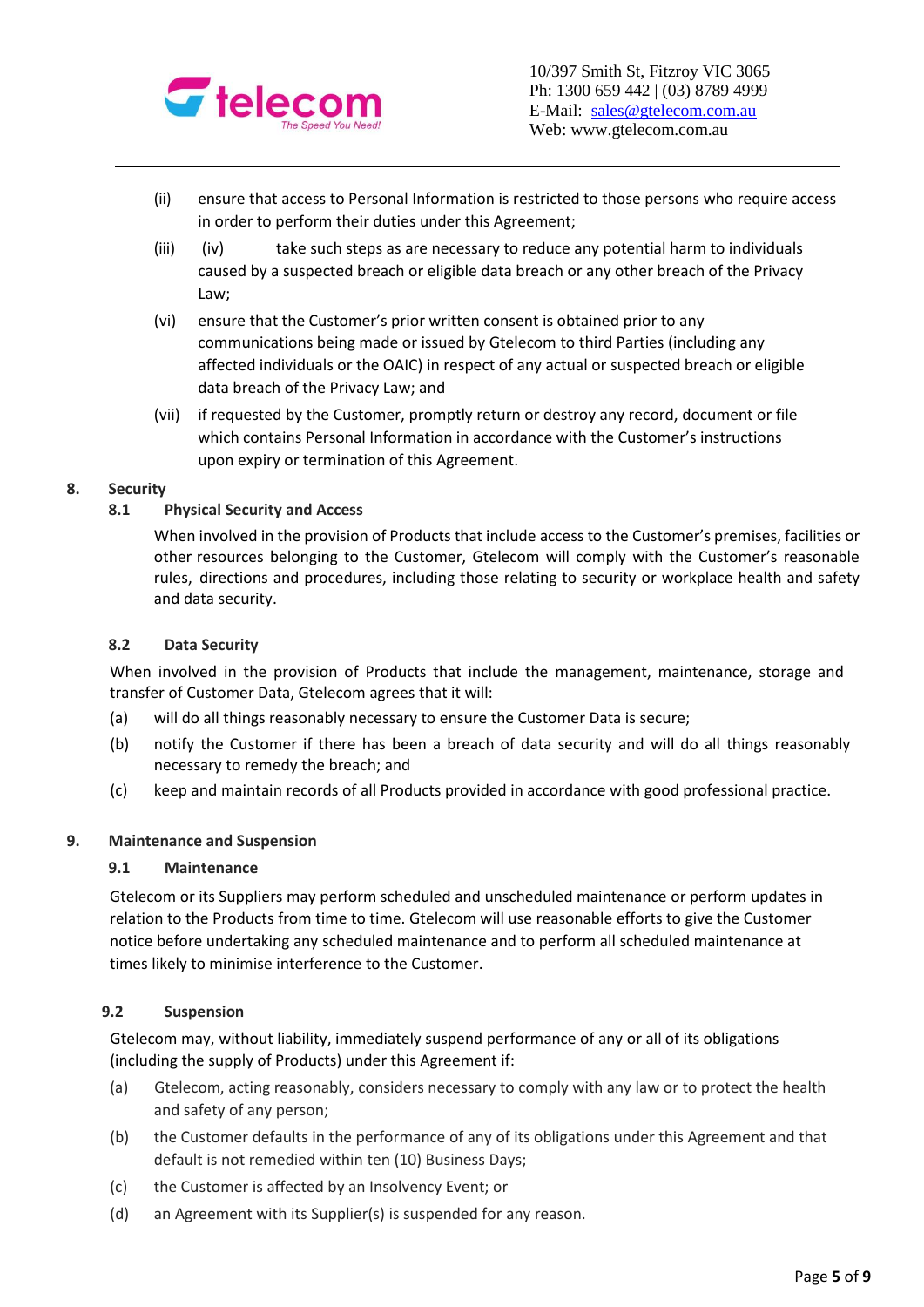

10/397 Smith St, Fitzroy VIC 3065 Ph: 1300 659 442 | (03) 8789 4999 E-Mail: [sales@gtelecom.com.au](mailto:sales@gtelecom.com.au) Web: www.gtelecom.com.au

### **10. Termination**

### **10.1 Termination by Customer for Convenience during Minimum Term**

During the Minimum Contract Term Customer has to pay the balance contract term and terminate the Agreement by giving at least thirty (30) days' written notice to Gtelecom.

#### **10.2 Termination by Either Party following Minimum Term or if no Minimum Term applies**

Following expiry of the Minimum Term, of if no Minimum Term applies, either Party may terminate this Agreement, by giving at least thirty (30) days' written notice to the other Party, or as otherwise agreed between the Parties.

## **10.3 Termination by Gtelecom for Cause**

Gtelecom may terminate this Agreement with immediate effect if:

- (a) the Customer breaches a Material Term of this Agreement and fails to remedy that breach within ten (10) Business Days after receiving notice from Gtelecom requiring it to do so;
- (b) the Customer breaches any other provision of this Agreement that is capable of being remedied and fails to remedy that breach within twenty (20) days after receiving notice from Gtelecom requiring it to do so;
- (c) there is a Change of Control of the Customer;
- (d) any event referred to in clause 12.5 (Insolvency Events) occurs;
- or (e) an agreement with its Supplier(s) terminates for any reason.

#### **10.4 Insolvency Events**

The Customer must notify Gtelecom in writing immediately if:

- (a) the Customer considers that there is a reasonable risk that it may cease to carry on business or its Business;
- (b) any step is taken to enter into any scheme or arrangement between the Customer and its creditors;
- (c) any step is taken by a mortgagee to enter into possession or dispose of the whole or any part of the Customer's assets or business or the Business; or
- (d) any step is taken to appoint a receiver, a receiver and manager, a trustee in bankruptcy, a liquidator, a provisional liquidator, an administrator or other like person of the whole or any part of the Customer's assets or business.

#### **11. Consequences of Termination**

#### **11.1 Customer's Obligations on Termination**

On termination of this Agreement the Customer must immediately:

- (a) if the Agreement is terminated by the Customer or by Gtelecom Customer has to pay Gtelecom the Termination Fee. The Customer acknowledges and accepts that the Termination Fee is a genuine and reasonable pre-estimate of the loss resulting to Gtelecom from the termination of the Agreement;
- (b) settle all monies owed between both parties; and
- (c) return to Gtelecom all of Gtelecom's Confidential Information, Intellectual Property and other material and all copies thereof.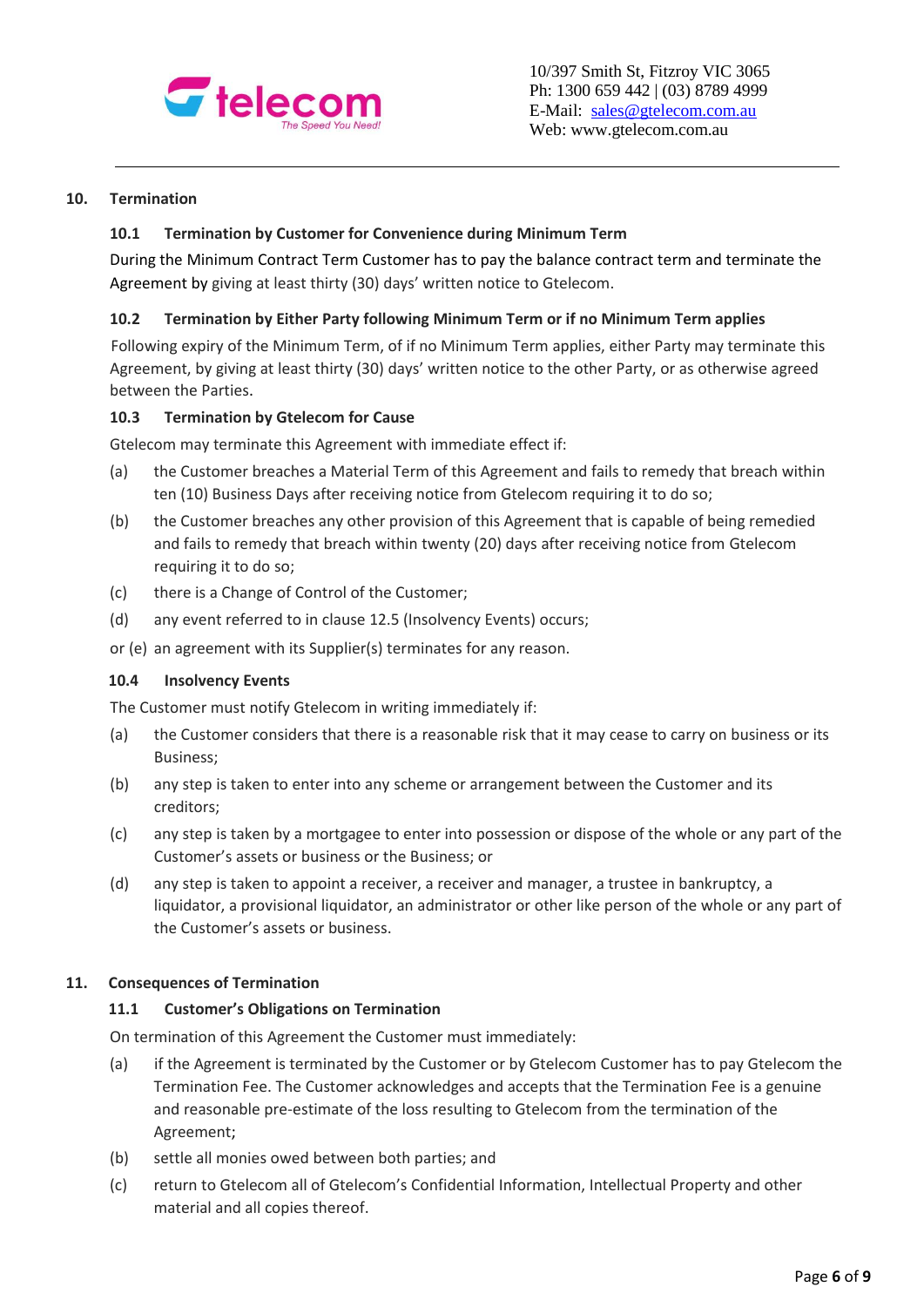

# **11.2 Non-compliance**

If the Customer has not complied with clause 13.1(c) within five (5) Business Days of the date of termination, the Customer must allow Gtelecom (or any representative nominated by Gtelecom) to enter any premises owned or occupied by the Customer to remove that material.

### **12. Indemnity**

Subject to the limitations of liability set out in clause 15, the Customer indemnifies Gtelecom and its Related Bodies Corporate and its Suppliers against all losses, damages, expenses and costs (including reasonable legal costs) to the extent arising from as a result of:

- (a) any breach by the Customer of this Agreement of any Products provided under the Agreement; or
- (b) any grossly negligent act or omission of the Customer or any of its officers, employees, agents, contractors or representatives relating to this Agreement of any Products provided under the Agreement;

provided that such indemnity is reduced proportionally to the extent that Gtelecom caused or contributed to the losses, expenses, damages, expenses or costs.

## **13. Liability**

#### **13.1 No implied terms**

- (a) Gtelecom does not exclude or limit the application of any provision of any statute (including the *Competition and Consumer Act* 2010 (Cth)) where to do so would:
	- (i) contravene that statute; or
	- (ii) cause any part of this clause to be void.
- (b) Except to the extent clause 15.1(a) applies, Gtelecom

excludes all: (i) statutory liability;

- (ii) tortious liability (except to the extent that loss or damage is a consequence of Gtelecom's gross negligence in which event the aggregate amount claimed must not exceed the value of the Products provided relating to that loss or damage); and
- (iii) conditions, warranties or guarantees implied by custom, the general law or statute, arising out of, or relating to the Products, any failure to supply or delay in supplying the Products or this Agreement.
- (c) Where legislation implies into this Agreement any condition, warranty or guarantee that cannot be excluded, then to the extent permitted by law, Gtelecom's liability for any breach of such condition, warranty or guarantee is limited, at Gtelecom's option, to refunding the price of the goods or services in respect of which the breach occurred or to providing, replacing or repairing those goods or providing those services again (except for goods or services of a kind ordinarily acquired for personal, domestic or household use or consumption).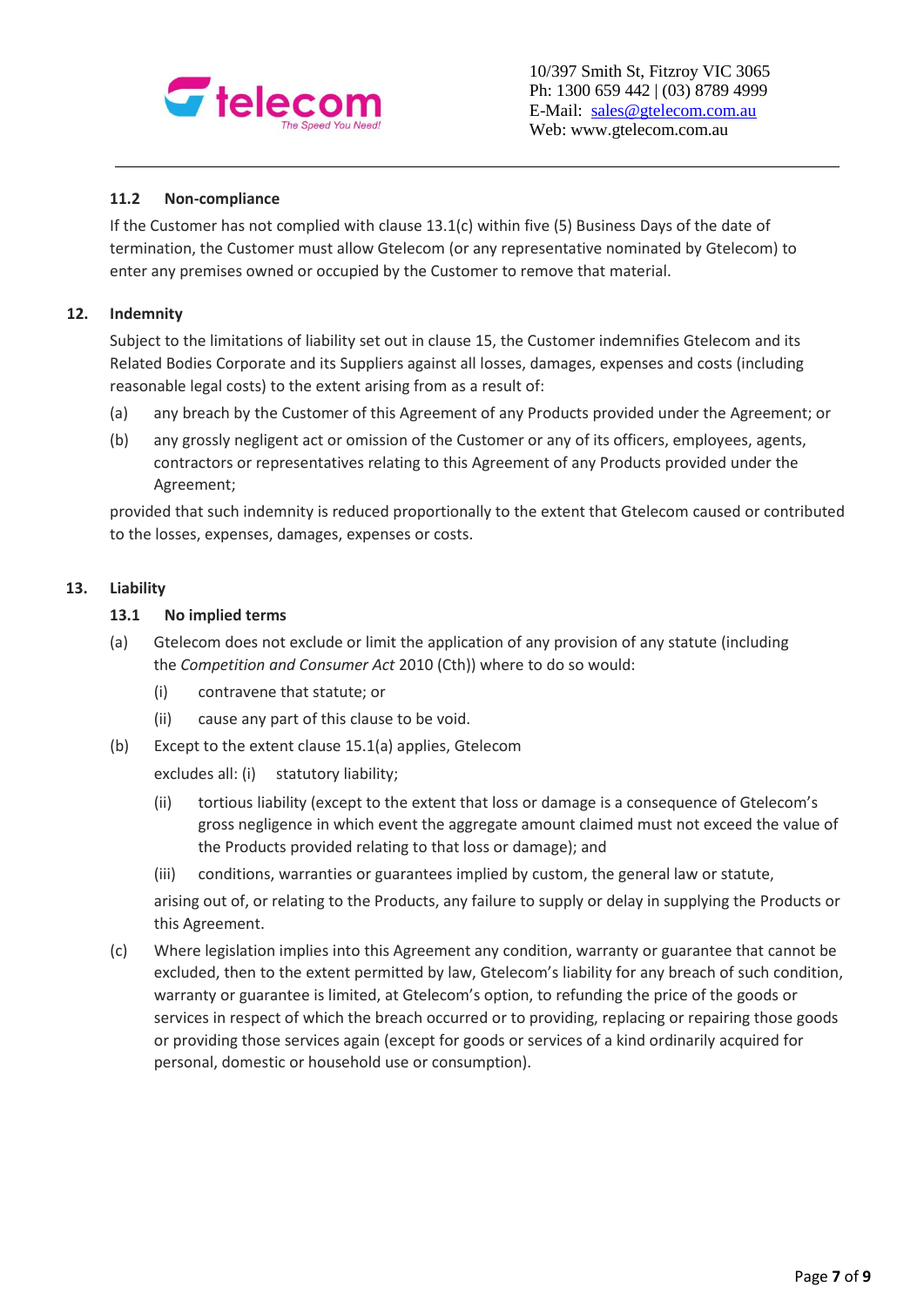

## **13.2 No Consequential Loss**

Neither party is liable to the other party for any Consequential Loss, however caused, in connection with or related to this Agreement or in respect of the Products.

# **13.3 Limitation of liability**

- (a) Subject to clause 15.3(b), the total aggregate of each Party arising under or in connection with this Agreement is limited to the Charges paid by the Customer to Gtelecom in the 12-month period prior to the date if the relevant claim.
- (b) The limitation of liability in clause 15.3(a) does not apply to any liability

for: (i)any payment due under this Agreement;

- (ii) any personal injury or death in relation to the supply of the Products;
- (iii) any damage to the Customer's property resulting from the supply of the Products, but Gtelecom limits its liability to its choice of repairing or replacing the property or paying the cost of repairing or replacing it; or
- (iv) any breach of clause 5.1(a) (Customer Obligations) or clause 8 (Confidential Property and Intellectual Property).

#### **14. Force Majeure**

- (a) Neither Party will be liable for any failure or delay in complying with any term of this Agreement if such failure or delay directly or indirectly results from an event outside that Party's reasonable control (**Force Majeure Event**), including but not limited to, fire, storm, flood, earthquake, pandemic (including, without limitation, the COVID-19 pandemic), accident, war, labour dispute, materials or labour shortage other than its own staff or staff under its control, law or regulation or act or omission of any third person (including, without limitation, a carrier). Despite the foregoing, payment of money is never excused.
- (b) The Party unable to perform its obligations must:
	- (i) notify the other Party promptly, providing reasonable details of the Force Majeure Event and, so far is known, the probable extent to which the affected Party will be unable to perform or be delayed in performing its obligation; and
	- (ii) use its best efforts to resume performance in accordance with this Agreement as soon as possible.
- (c) If any Force Majeure Event continues for more than six (6) months then this Agreement may be terminated immediately by either Party giving notice to the other Party.

#### **15. Disputes**

- (a) Before resorting to external dispute resolution mechanisms the Parties agree to attempt to resolve any dispute in relation to this Agreement (other than a dispute in relation to payment of Gtelecom invoices.
- (b) The aggrieved Party will notify the dispute by giving written notice to the other Party (**Dispute Notice**). The Parties must use their best endeavors to resolve the dispute by negotiation between a senior manager of each Party.